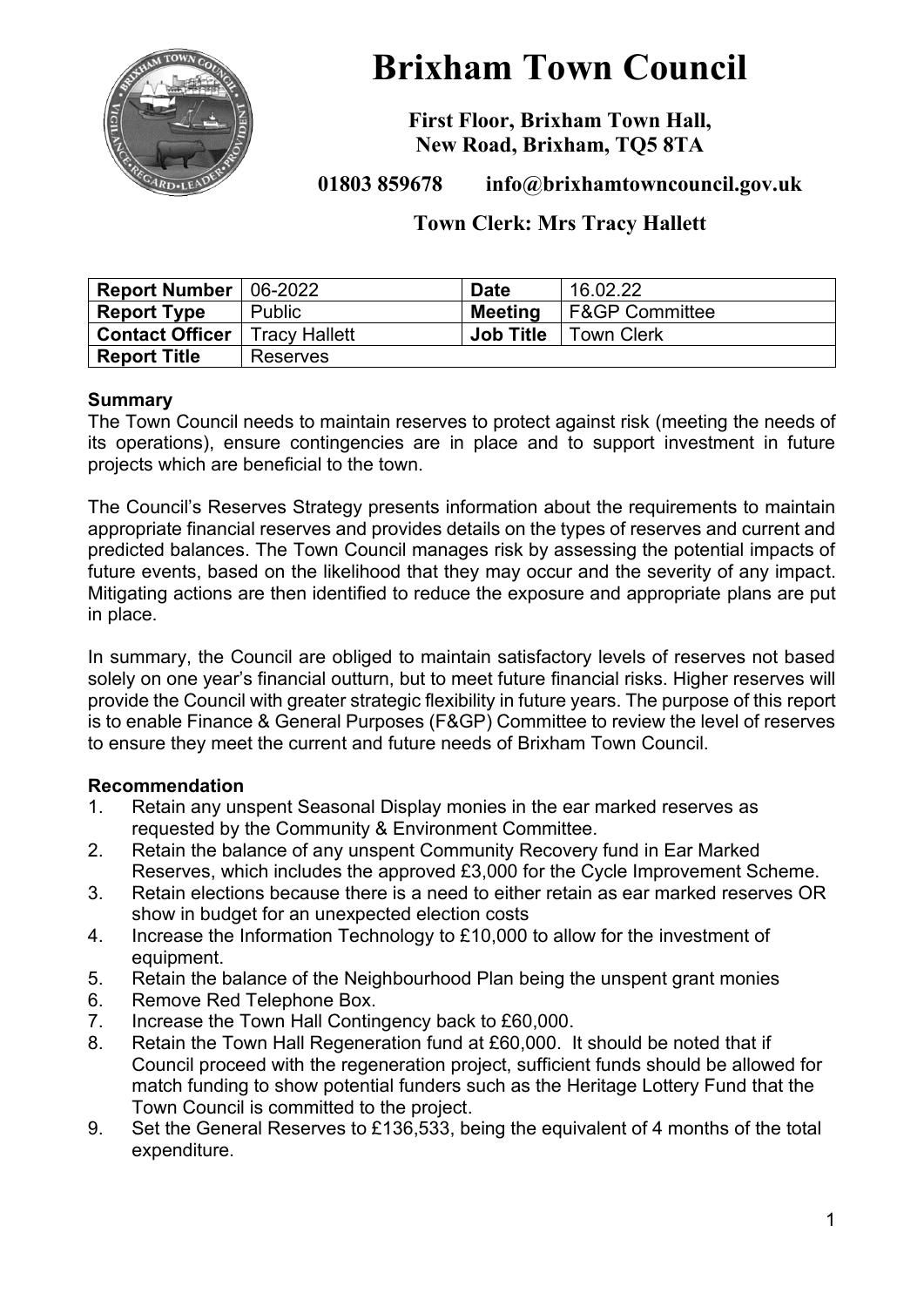## **Supporting Information**

#### **Types of Reserves**

Brixham Town Council maintains two types of reserves.

#### General Reserve

This represents the non-ring fenced (earmarked) balance of Council funds. The main purposes of the General Reserves are firstly to operate as a working balance to help manage the impact of uneven cash flows and secondly, to provide a contingency to cushion the impact of emerging or unforeseen events or genuine emergencies. In general, a robust level of reserve should be maintained and take account of operational and financial issues facing the Town Council.

If in extreme circumstances the General Reserves were exhausted due to major unforeseen spending pressures within a particular financial year, the Town Council would be able to draw down from its Ear Marked Reserves to provide short term resources.

Brixham Town Council must have between 3 months and 12 months in general reserves that equal the value of total expenditure.

#### Earmarked Reserves

The purpose of an Earmarked Reserve is to set aside amounts for projects that extend beyond one year or as a contingency against a specific situation occurring. Once an Earmarked Reserve has been established by the Town Council it is the responsibility of the F&GP Committee to ensure funds are spent in line with their purpose. The purpose of each Earmarked Reserve should be reviewed annually to ensure that it is still relevant.

Earmarked Reserves shall only be used for the purpose for which they were created:

- Renewals to enable the planning and financing of an effective program of equipment replacement and property maintenance/refurbishment. The funds required are built up incrementally over several years when considering asset conditions and asset life. They are a mechanism to smooth expenditure without the need to vary budgets.
- Carry forward of underspend on an uncompleted project expenditure committed to a project but not spent in the budget year. Reserves can be used as a mechanism to carry forward those resources.
- Developers Contributions proceeds from developers which can only be used for specified purposes.
- Other Earmarked Reserves these may be set up from time to time to meet known or predicted liabilities

Further major elements which could impact adversely on future precepts are:

- Capping of Town Council Precept by HM Government
- Possible transfer of services from Torbay Council.
- Possible transfer of assets or buildings from Torbay Council.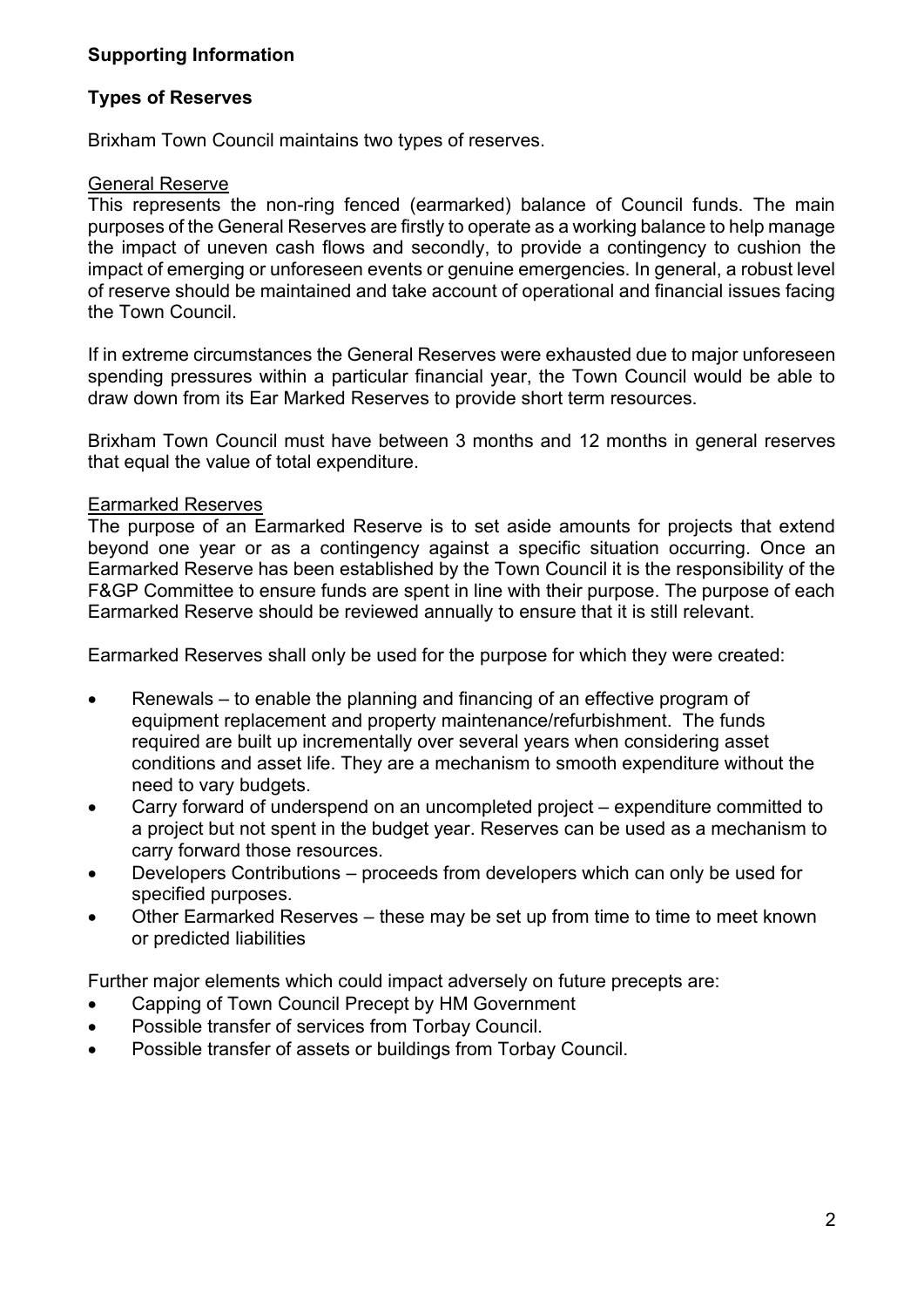## **2021/22 Reserves and Balance**

| <b>Ear Marked Reserves</b>         | <b>Start of Year</b> | <b>Reserve</b><br><b>Movement</b> | <b>Current Value</b> |
|------------------------------------|----------------------|-----------------------------------|----------------------|
| <b>Shoalstone Pool Maintenance</b> | £44,420.00           | £44,420.00                        | £0.00                |
| <b>Town Hall Contingency</b>       | £60,000.00           | £21,962.00                        | £38,038.00           |
| Neighbourhood Plan                 | £8,592.84            | £0.00                             | £8,592.84            |
| <b>Town Hall Regeneration</b>      | £60,000.00           | £0.00                             | £60,000.00           |
| <b>Information Technology</b>      | £2,000.00            | £0.00                             | £2,000.00            |
| <b>Red Telephone Boxes</b>         | £2,000.00            | £1,576.76                         | £424.24              |
| <b>Community Recovery</b>          | £25,453.00           | £9,167.17                         | £16,285.83           |
| <b>Brixham Stronger Together</b>   | £13,720.00           | £13,720.00                        | £0.00                |
| <b>Elections</b>                   | £20,000.00           | £0.00                             | £20,000.00           |
|                                    | £236,185.84          | £67,958.76                        | £145,340.91          |
| <b>General Reserves</b>            |                      |                                   | £346,498.99          |
| <b>Balance in Reserves</b>         |                      |                                   | £491,839.90          |

## **Reserve Considerations for 2022/23**

| Town Lengthsman Depot         | The Town Council is currently looking for a suitable<br>location. Reserves to cover the first year's outgoings.                                                                          |
|-------------------------------|------------------------------------------------------------------------------------------------------------------------------------------------------------------------------------------|
| Town Lengthsman Vehicle       | Reserves to cover the purchase / first year's lease of<br>new additional vehicle.                                                                                                        |
| <b>Town Hall</b>              | No budget has been allowed for unknown general<br>repairs and renewals or H&S requirements. Reserves<br>will need to be set aside for these works.                                       |
| <b>Town Hall Regeneration</b> | Architects have been asked to provide quotes to support<br>the Town Council in upgrading the external fabric of the<br>building, ie cleaning, repointing, new signage and lights.        |
| Information Technology        | Reserves to allow for new equipment for Council offices<br>and Councillors.                                                                                                              |
| Seasonal Display              | Community & Environment Committee have requested<br>that the unspent 2021/22 budget (including unspent<br>grant monies received from Torbay Council) is moved to<br>ear marked reserves. |